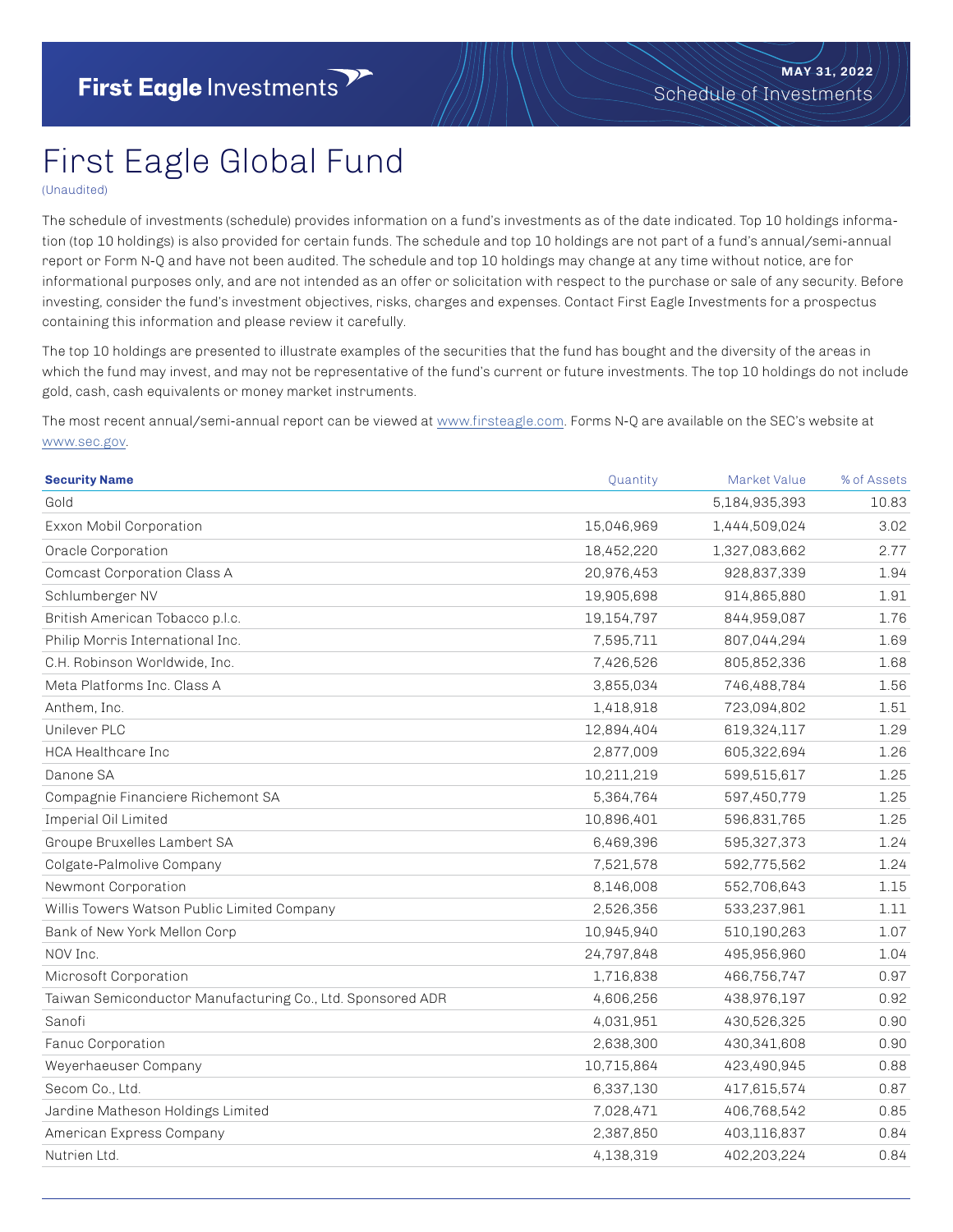| <b>Security Name</b>                                       | Quantity    | Market Value | % of Assets |
|------------------------------------------------------------|-------------|--------------|-------------|
| Nestle S.A.                                                | 3,276,025   | 400,986,082  | 0.84        |
| Analog Devices, Inc.                                       | 2,347,969   | 395,397,980  | 0.83        |
| Ambev SA Sponsored ADR                                     | 133,221,957 | 394,336,993  | 0.82        |
| Texas Instruments Incorporated                             | 2,221,032   | 392,589,616  | 0.82        |
| Travelers Companies, Inc.                                  | 2,167,437   | 388,057,920  | 0.81        |
| Alphabet Inc. Class C                                      | 167,989     | 383,145,951  | 0.80        |
| Universal Health Services, Inc. Class B                    | 2,977,657   | 371,045,839  | 0.77        |
| Mitsubishi Estate Company, Limited                         | 24,622,380  | 366,360,701  | 0.77        |
| KT & G Corporation                                         | 5,242,098   | 359,690,748  | 0.75        |
| Power Corporation of Canada                                | 12,406,618  | 358,314,219  | 0.75        |
| MS&AD Insurance Group Holdings, Inc.                       | 11,209,120  | 356,882,946  | 0.75        |
| Sompo Holdings, Inc.                                       | 7,663,700   | 349,432,172  | 0.73        |
| U.S. Bancorp                                               | 6,565,740   | 348,443,822  | 0.73        |
| Reckitt Benckiser Group plc                                | 4,483,021   | 346,106,414  | 0.72        |
| Berkshire Hathaway Inc. Class A                            | 728         | 345,108,400  | 0.72        |
| Alibaba Group Holding Ltd.                                 | 28,585,092  | 343,385,793  | 0.72        |
| Teradata Corporation                                       | 8,472,072   | 325,581,727  | 0.68        |
| Prosus N.V. Class N                                        | 6,294,726   | 324,736,870  | 0.68        |
| Wheaton Precious Metals Corp                               | 7,523,631   | 310,801,197  | 0.65        |
| GSK plc                                                    | 14,146,132  | 308,439,744  | 0.64        |
| Alphabet Inc. Class A                                      | 134,718     | 306,515,782  | 0.64        |
| Berkeley Group Holdings plc                                | 5,757,973   | 304,994,936  | 0.64        |
| Equity Residential                                         | 3,778,751   | 290,321,439  | 0.61        |
| Becton, Dickinson and Company                              | 1,130,197   | 289,104,393  | 0.60        |
| BAE Systems plc                                            | 30,239,911  | 288,480,133  | 0.60        |
| Cummins Inc.                                               | 1,379,077   | 288,392,582  | 0.60        |
| Wells Fargo & Company                                      | 6,275,140   | 287,213,158  | 0.60        |
| Sodexo SA                                                  | 3,827,240   | 285,331,822  | 0.60        |
| Henkel AG & Co. KGaA Pref                                  | 4,137,100   | 282,621,576  | 0.59        |
| Union Pacific Corporation                                  | 1,281,211   | 281,584,554  | 0.59        |
| Mitsubishi Electric Corp.                                  | 24,592,300  | 269,648,741  | 0.56        |
| Shimano Inc.                                               | 1,517,390   | 266,183,558  | 0.56        |
| IPG Photonics Corporation                                  | 2,497,978   | 263,511,699  | 0.55        |
| Brown & Brown, Inc.                                        | 4,415,934   | 262,174,002  | 0.55        |
| <b>UGI Corporation</b>                                     | 6,123,570   | 261,721,382  | 0.55        |
| Fomento Economico Mexicano SAB de CV Sponsored ADR Class B | 3,493,186   | 261,430,040  | 0.55        |
| DENTSPLY SIRONA, Inc.                                      | 6,572,949   | 260,025,862  | 0.54        |
| Deere & Company                                            | 725,504     | 259,570,821  | 0.54        |
| Alleghany Corporation                                      | 309,855     | 258,350,902  | 0.54        |
| Lloyds Banking Group plc                                   | 437,703,164 | 248,843,572  | 0.52        |
| Flowserve Corporation                                      | 7,892,216   | 248,604,804  | 0.52        |
| CK Asset Holdings Limited                                  | 37,986,500  | 247,732,097  | 0.52        |
| W. R. Berkley Corporation                                  | 3,440,177   | 244,699,790  | 0.51        |
| <b>Barrick Gold Corporation</b>                            | 11,518,361  | 236,011,217  | 0.49        |
| Schindler Holding AG Pref                                  | 1,141,190   | 234,943,712  | 0.49        |
| <b>SMC Corporation</b>                                     | 442,156     | 228,765,886  | 0.48        |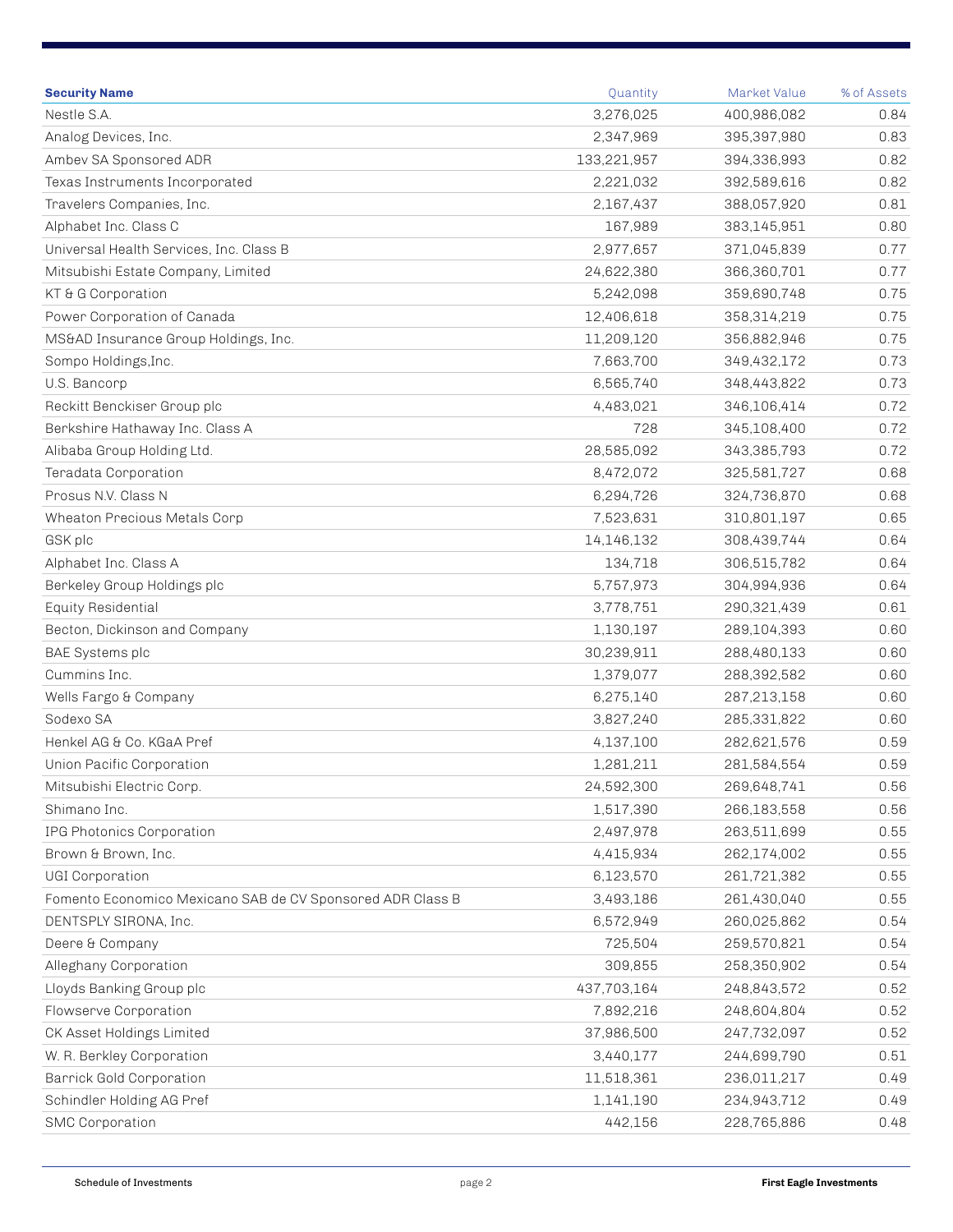| <b>Security Name</b>                         | Quantity        | Market Value | % of Assets |
|----------------------------------------------|-----------------|--------------|-------------|
| HIROSE ELECTRIC CO., LTD.                    | 1,555,415       | 215,742,298  | 0.45        |
| Salesforce, Inc.                             | 1,339,249       | 214,601,260  | 0.45        |
| Investor AB Class B                          | 11,255,824      | 210,743,952  | 0.44        |
| Itausa - Investimentos Itau SA Pfd           | 102,984,133     | 208,419,772  | 0.44        |
| Charles Schwab Corp                          | 2,951,646       | 206,910,385  | 0.43        |
| Keyence Corporation                          | 466,500         | 185,599,218  | 0.39        |
| Expeditors International of Washington, Inc. | 1,672,498       | 182,034,682  | 0.38        |
| Boston Properties, Inc.                      | 1,627,005       | 180,890,416  | 0.38        |
| Bangkok Bank Public Company Limited NVDR     | 47,278,400      | 180,828,004  | 0.38        |
| Hyundai Mobis Co., Ltd                       | 999,985         | 175,654,595  | 0.37        |
| Kraft Heinz Company                          | 4,471,740       | 169,165,924  | 0.35        |
| Legrand SA                                   | 1,954,335       | 169,007,498  | 0.35        |
| Komatsu Ltd.                                 | 6,756,000       | 168,089,530  | 0.35        |
| Newcrest Mining Limited                      | 9,296,442       | 162,943,527  | 0.34        |
| Douglas Emmett, Inc                          | 5,732,584       | 162,060,150  | 0.34        |
| HOSHIZAKI Corp.                              | 2,524,400       | 149,005,613  | 0.31        |
| Samsung Electronics Co Ltd Pfd Non-Voting    | 3,025,981       | 148,428,232  | 0.31        |
| Hongkong Land Holdings Limited               | 31,759,300      | 146,928,050  | 0.31        |
| Royal Gold, Inc.                             | 1,295,545       | 146,500,229  | 0.31        |
| CRH Plc                                      | 3,284,015       | 135,250,614  | 0.28        |
| Guoco Group Limited                          | 12,748,580      | 134,989,627  | 0.28        |
| Fidelity National Information Services, Inc. | 1,235,403       | 129,099,614  | 0.27        |
| NAVER Corp.                                  | 555,168         | 128,548,928  | 0.27        |
| Svenska Handelsbanken AB Class A             | 12,783,537      | 125,752,996  | 0.26        |
| Agnico Eagle Mines Limited                   | 2,298,700       | 121,836,456  | 0.25        |
| Scotts Miracle-Gro Company Class A           | 1,268,148       | 119,992,164  | 0.25        |
| LVMH Moet Hennessy Louis Vuitton SE          | 185,038         | 119,209,436  | 0.25        |
| Orkla ASA                                    | 14,016,004      | 109,979,266  | 0.23        |
| Wendel SE                                    | 1,067,994       | 109,664,208  | 0.23        |
| Government Of Colombia 5.75% 03-nov-2027     | 504,289,700,000 | 109,116,617  | 0.23        |
| Franco-Nevada Corporation                    | 769,497         | 108,855,670  | 0.23        |
| Investor AB Class A                          | 4,970,940       | 103,577,737  | 0.22        |
| Government Of Malaysia 3.418% 15-aug-2022    | 443,682,000     | 101,640,217  | 0.21        |
| Government Of South Korea 1.25% 10-mar-2026  | 131,948,880,000 | 99,492,894   | 0.21        |
| PPG Industries, Inc.                         | 784,198         | 99,193,205   | 0.21        |
| Brenntag Societas Europaea                   | 1,126,149       | 86,950,843   | 0.18        |
| Government Of Mexico 5.75% 05-mar-2026       | 1,813,230,000   | 82,801,688   | 0.17        |
| Industrias Penoles SAB de CV                 | 6,401,020       | 75,154,267   | 0.16        |
| Hysan Development Co., Ltd.                  | 23,322,348      | 69,263,553   | 0.14        |
| Government Of Peru 8.2% 12-aug-2026          | 221,343,000     | 63,510,965   | 0.13        |
| Government Of Indonesia 8.375% 15-mar-2024   | 853,795,000,000 | 61,842,549   | 0.13        |
| T. Hasegawa Co., Ltd.                        | 3,002,800       | 57,591,671   | 0.12        |
| HOYA CORPORATION                             | 513,870         | 54,732,867   | 0.11        |
| Fresnillo PLC                                | 5,590,827       | 54,489,760   | 0.11        |
| Government Of Mexico 8.0% 07-dec-2023        | 911,940,000     | 45,566,008   | 0.10        |
| Chofu Seisakusho Co., Ltd.                   | 3,224,200       | 44,953,899   | 0.09        |